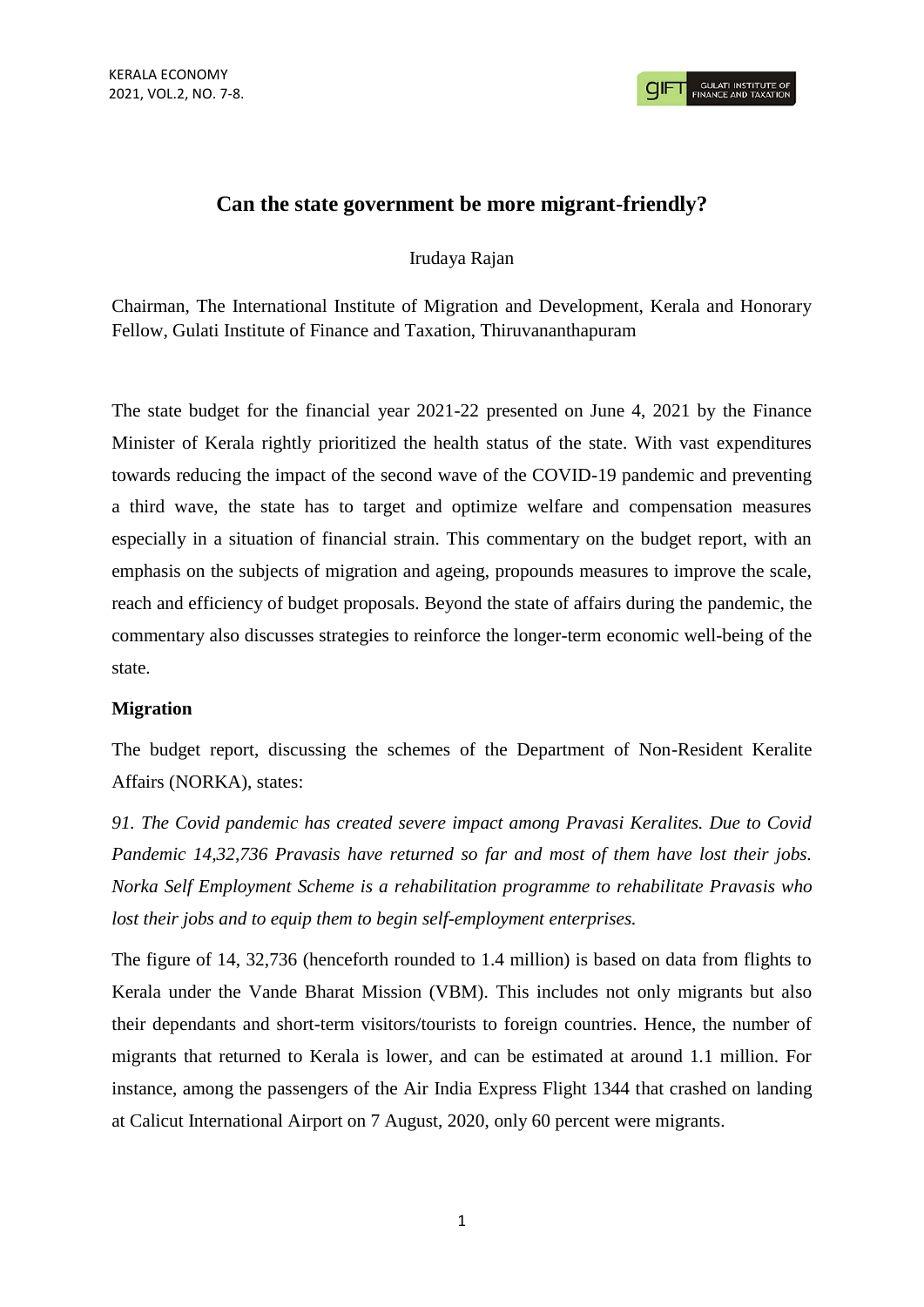KERALA ECONOMY

The Kerala Migration Survey (KMS) estimated that there were 2.1 million Non-Resident Keralites (NRKs) in 2018. This means that more than one in two migrants (1.1 million out of 2.1 million) have returned to Kerala so far. However, it is relevant to be noted here that a third of these return migrants (roughly 400,000) are regular returnees and did not return during the pandemic due to distress such as job loss, health issues and higher risk of contraction of the virus, difficult familial situation etc.

The NORKA Self-Employment Scheme (NDPREM) has been in place since the financial crisis of 2008. However, this scheme has not been highly effective in encouraging return migrants to set up private enterprises. There might be various reasons for this - the propensity among return migrants to re-migrate, a generally weak entrepreneurial spirit in the state, and lack of continued support and engagement from the department and other institutions.

Nishi Niyas of Thrissur, mother of four children all under the age of 15, lost her husband in the UAE. She has this to say.

*"Our loss is irreplaceable. It is all at the mercy of our relatives and his employers in UAE we could move ahead. His employers in UAE credit us monthly with a good sum of money. Now our family is run on their kindness. I could not go outside for work leaving my children alone in the house. But we should also live. Now I bake cakes at home and deliver them to nearby places. It is not at all an established business nor is there a separate unit for it. I don't know how long it will help me, as I only get a few orders. I have to find some way to develop it to sustain my family. I also applied for educational assistance for my children of dead expatriates in NORKA last year. But we haven't got it yet."*

The budget report continues:

*92. As part of this program, an amount of Rs. 1000 crore will be provided as loan at low interest in association with various financial institutions. An amount of Rs. 25 crore is earmarked as interest subvention. The budget allocation towards various welfare schemes for expatriate Keralites is enhanced to Rs. 170 crore.*

Considering both the severe impact of the pandemic on migrants and their contributions to Kerala society especially during crises such as the floods in 2018 and 2019, these figures can be raised. KMS estimated that the state received around Rs. 1,00,000 crores as inward remittances in 2018. This amounts to nearly 13 percent of the state's Gross Domestic Product

2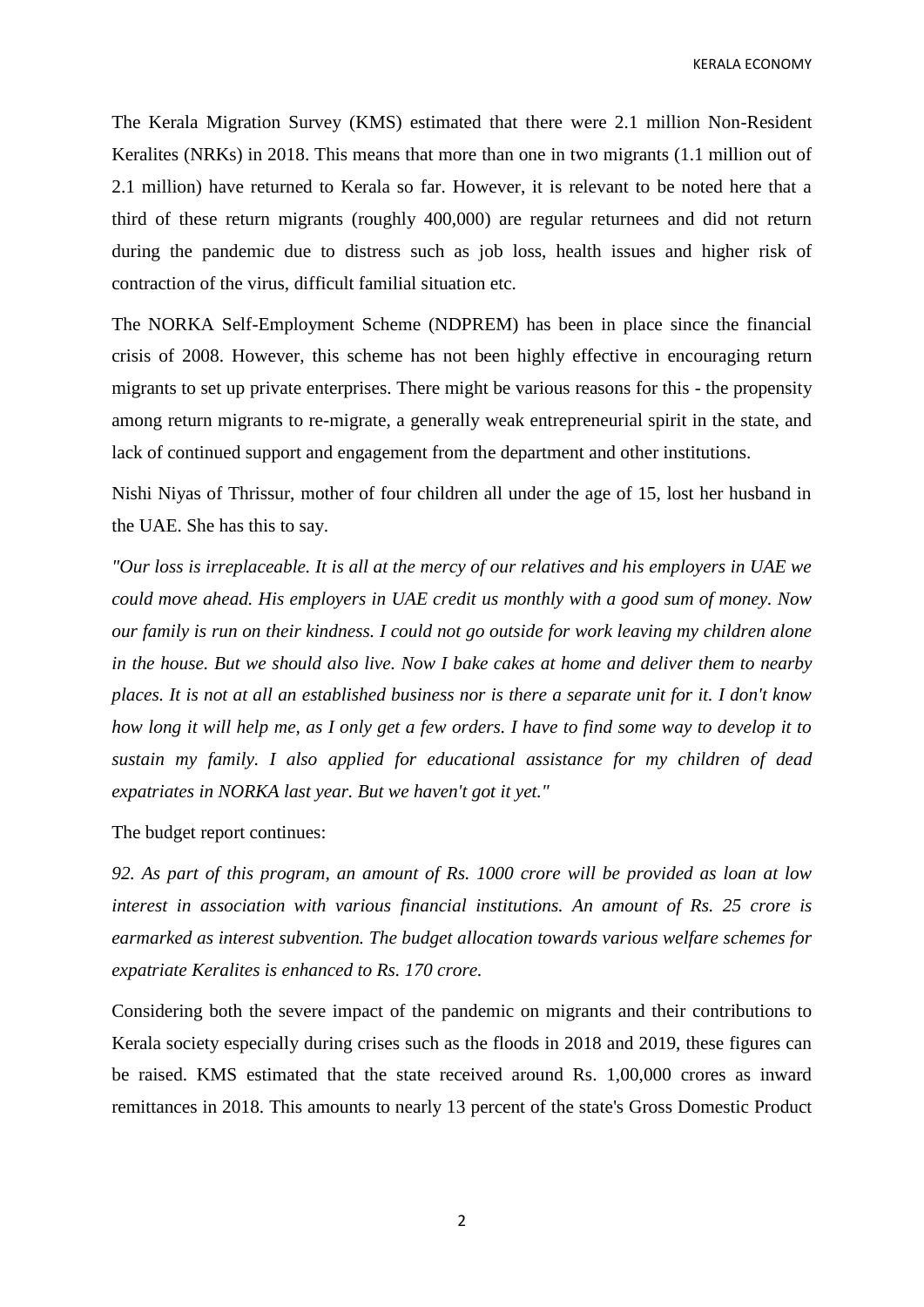(GDP). Remittances directly and indirectly support one-third and two-thirds of the population respectively. The current budgetary allocation for the rehabilitation and reintegration of return migrants falls short.

To maximize the impact of NORKA schemes - NDPREM, Santhwana, Karunyam and Pravasi THANAL - particularly during the pandemic, the department has to, at least for the time being, concentrate its efforts on identifying the most affected and delivering targeted and optimized welfare and compensation measures. This might translate to a single engagement such as one-time payment to some, multiple payments over a period to others, and looking beyond financial and monetary actions. Existing schemes must be sensitized and adjusted to recognize the diversity in the nature of problems faced by migrant families.

Haseena from Palakkad, who lost her husband Muhammed Faisal due to COVID-19 in Oman says:

*"The monthly income of Rs. 10,000 that he remitted home was our only source to meet our family expenses. But now we lost that also. With his earnings, we could construct a house, but it is yet to be completed and now even many parts of it have become food for termites. A couple of our relatives and friends are helping us now. But we could not depend on them forever. I received a widow pension last month from the Kerala Government, but that could not make anything. I have to sort out some way to find a job to sustain my family consisting of his parents and my two children. We have also taken loans for certain needs and meeting the hospital expenses. Somehow I have to repay it."* 

NORKA can immediately take up two other concerns:

#### *1. Prioritize vaccination for return migrants*

The Health and Family Welfare Department (DHS) scheme which prioritizes vaccination for migrants and persons travelling abroad can be broadened to include return migrants. This will incentivize many return migrants to get vaccinated fast and re-migrate. NORKA can coordinate with DHS in organizing vaccination camps for return migrants.

#### *2. Provide additional skills to return migrants*

NORKA, through schemes such as the Additional Skills Acquisition Programme (ASAP), can re-skill return migrants which can help both in securing better jobs and re-migrating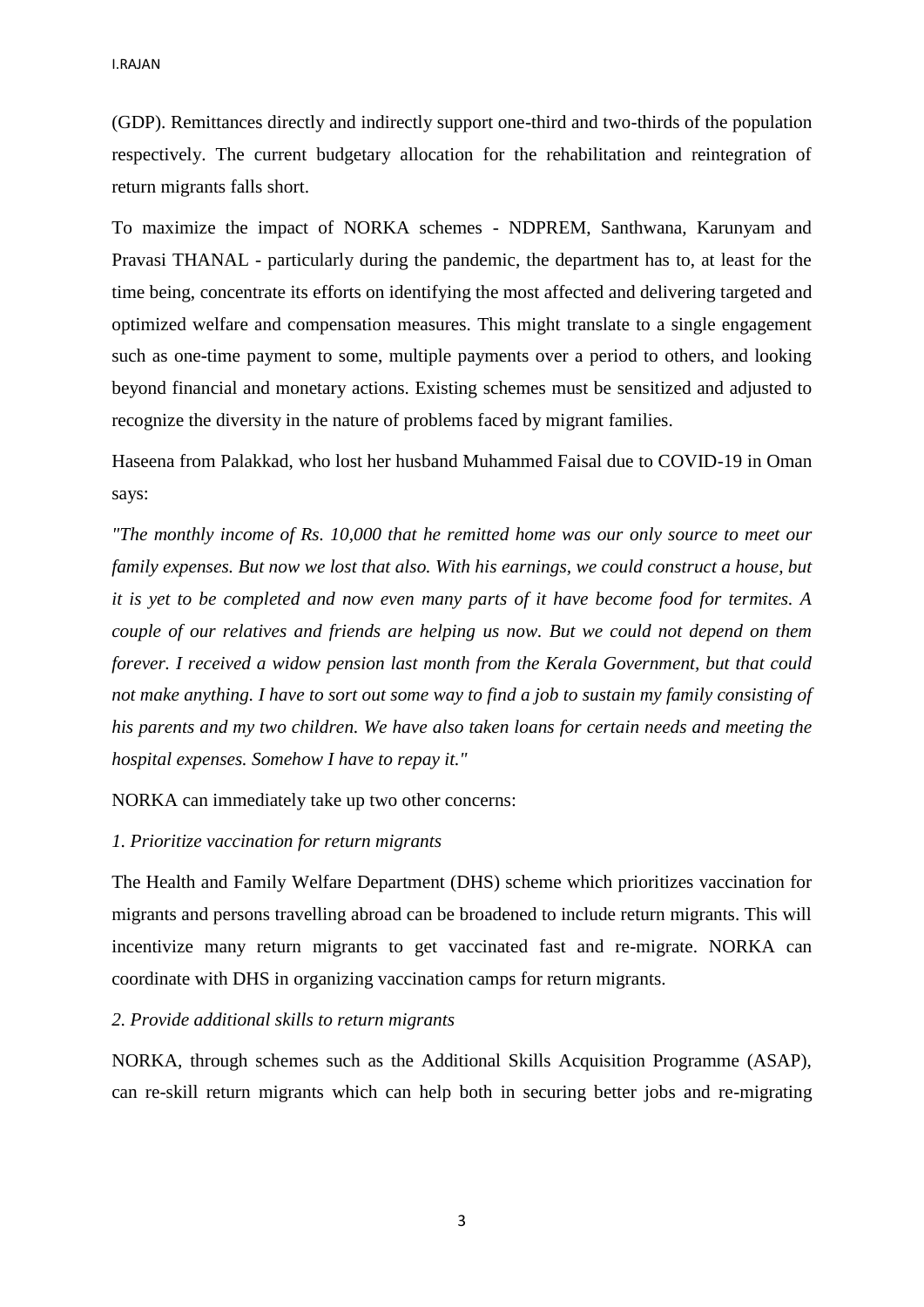KERALA ECONOMY

faster. The global economy is undergoing massive structural changes, and the post-pandemic world will call for migrants with supplementary and complementary sets of skills.

These suggestions reflect a perspective where return migration is viewed as a temporary phenomenon of re-skilling and up-skilling as opposed to a permanent state of rehabilitation and reintegration. The conception that Kerala's migratory experience with the Gulf is nearing its end is a limited one. It is an opportune time for the State to look towards new destinations. The post-pandemic world will have a lot to offer. The State should actively seek opportunities for the migration of Malayalis.

As a long-term policy - one that can both be a foundation for growth and a hedge against systemic risks - the State must attempt to maintain a stock of 2 million NRKs remitting Rs. 1,00,000 crores annually (at current levels). The developmental and cultural contributions of NRKs and their networks have been indispensable in Kerala's journey. Based on the results of the Kerala Legislative Assembly elections of 2021, it is also not far-fetched to speculate that NRKs and return migrants are sympathetic to the vision of the current ruling coalition.

To effectively formulate and execute this policy of maintaining and expanding sustainable migration levels, reliable and periodic data is fundamental. The Kerala Migration Surveys (KMS) have been collecting data every five years since 1998. In addition to these (the next one is scheduled for 2023), there is the need for an immediate pan-Kerala survey on the pandemic and its effects on migration patterns. A survey that covers 20,000 sample households in the state will be able to provide answers to questions on migration, remittances and attitudes towards future migration. There is a time sensitivity to this project as the appropriate window for study may close soon.

#### **Ageing**

On ageing and the elderly, the budget report states:

*161. In our state many people are taking medicines regularly for life style diseases and the like, especially the aged. A project named 'Karunya at Home' will be implemented under the aegis of Kerala Medical Service Corporation Limited, for supplying medicines at their door steps. On top of the discount given by Karunya medical shops, 1% of additional discount will be given to the aged. For those who register, medicines are delivered at their door steps* 

4